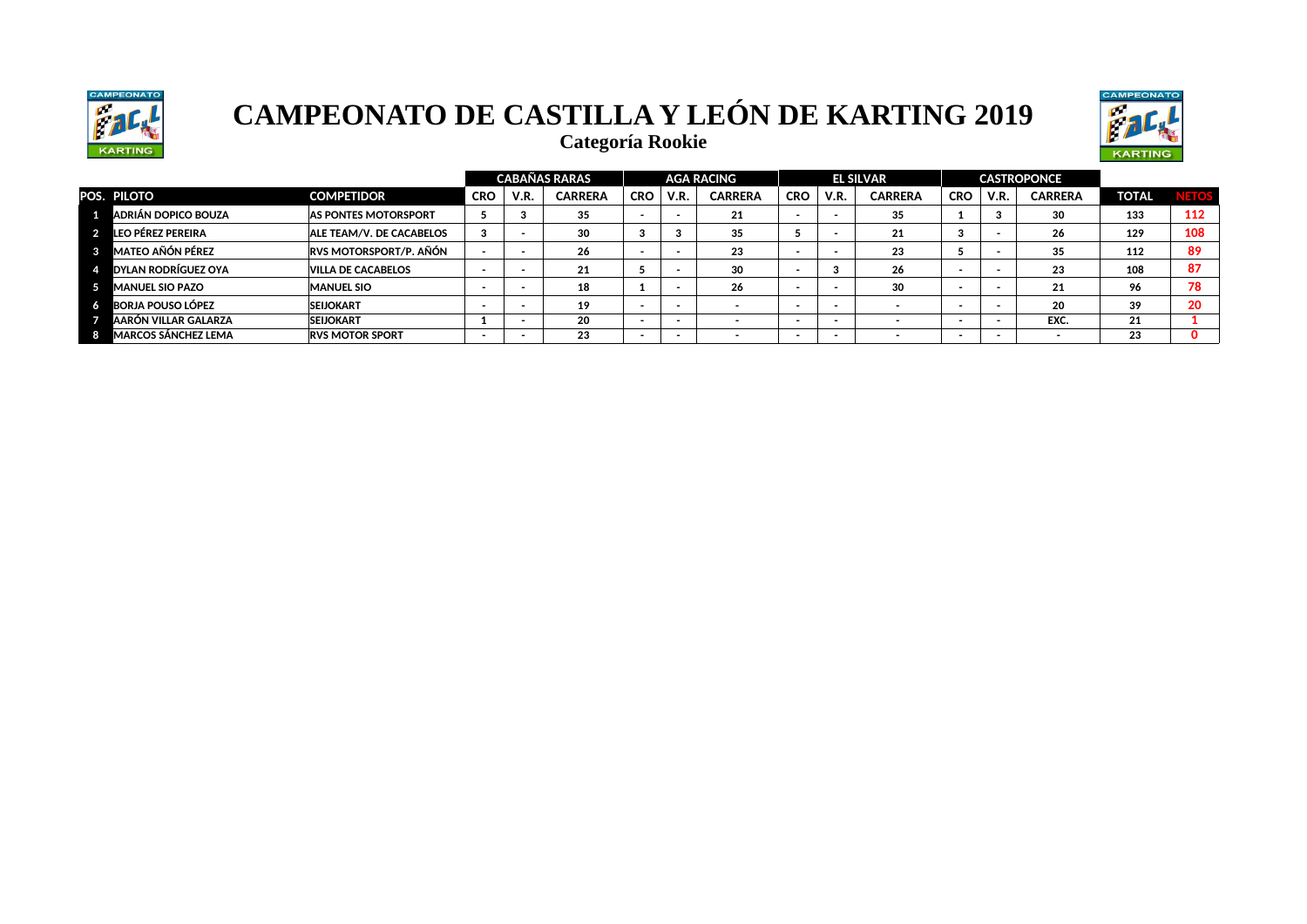





|                                      |                              |        | <b>CABANAS RARAS</b>   |                          |                  |            | <b>AGA RACING</b>        |                          |                          |                          |                          | <b>EL SILVAR</b>                                     |    |                          |                          | <b>CASTROPONCE</b>       |                                |     |             |
|--------------------------------------|------------------------------|--------|------------------------|--------------------------|------------------|------------|--------------------------|--------------------------|--------------------------|--------------------------|--------------------------|------------------------------------------------------|----|--------------------------|--------------------------|--------------------------|--------------------------------|-----|-------------|
| POS. PILOTO                          | <b>COMPETIDOR</b>            |        | CRO   V.R.   CARRERA 1 | V.R.                     | <b>CARRERA 2</b> | CRO   V.R. | <b>CARRERA 1</b>         | V.R.                     |                          |                          |                          | CARRERA 2 CRO V.R. CARRERA 1 V.R. CARRERA 2 CRO V.R. |    |                          |                          |                          | CARRERA 1 V.R. CARRERA 2 TOTAL |     | <b>ETOS</b> |
| <b>1 HUGO SÁNCHEZ FREIRE</b>         | C.D. KIB RACING              |        | 35                     |                          | 35               |            | 35                       |                          | 35                       |                          |                          | 35                                                   | 35 |                          |                          | 35                       | 35                             | 324 | 289         |
| 2 NEL ÁLVAREZ LANA                   | <b>DPK RACING</b>            | $\sim$ | $12 \,$                |                          | $\Omega$         |            | 21                       | $\sim$                   | 30                       |                          |                          | 30                                                   | 30 |                          |                          | 30                       | 30                             | 188 | 188         |
| 8 MARTÍN MARTÍNEZ MIRA               | <b>SEIJOKART</b>             | $\sim$ | 21                     |                          | 30               |            | 30                       | $\sim$                   | 23                       |                          |                          | 23                                                   | 26 | . .                      | . .                      | 26                       | 21                             | 203 | 182         |
| ALBERTO E. GALVÁN JUAN               | <b>C.D. KIB RACING</b>       | 3      | 30                     | $\overline{\phantom{a}}$ | 21               |            | 13                       | $\sim$                   | 26                       |                          | $\overline{\phantom{a}}$ | 26                                                   | 17 | $\overline{\phantom{a}}$ | . .                      | 23                       | 26                             | 186 | 173         |
| <b>5</b> ROI SÁNCHEZ FREIRE          | <b>C.D. KIB RACING</b>       | $\sim$ | 11                     | $\overline{\phantom{a}}$ | 23               |            | 17                       | $\overline{\phantom{a}}$ | 21                       |                          |                          | 19                                                   | 21 | . .                      |                          | 18                       | 18                             | 148 | 137         |
| <b>DANIEL GARCÍA FONTELA</b>         | <b>SEIJOKART</b>             | $\sim$ | 14                     | $\sim$                   | $\Omega$         |            | 26                       | $\sim$                   | 20                       |                          | $\overline{\phantom{a}}$ | 20                                                   | 14 | . .                      | . .                      | 20                       | 23                             | 137 | 137         |
| 7 BRAIS GARCÍA GARCÍA                | <b>SIROCO NARÓN</b>          | $\sim$ | 16                     | $\overline{\phantom{a}}$ | 20               |            | 20                       | $\overline{\phantom{a}}$ | 16                       |                          | $\overline{\phantom{a}}$ | 14                                                   | 10 | $\sim$                   | $\overline{\phantom{a}}$ | 15                       | 19                             | 130 | 120         |
| AIMAR SANCHO BARAÑÁN<br>-8           | ALE TEAM/ATK MSP.            | $\sim$ | 19                     | $\overline{\phantom{a}}$ | 18               |            | 15                       | $\overline{\phantom{a}}$ | 13                       |                          | $\overline{\phantom{a}}$ | 16                                                   |    | $\overline{\phantom{a}}$ | $\overline{\phantom{a}}$ | 16                       | 17                             | 114 | 114         |
| <b>NIKO FINCIAS MINTIGUIA</b><br>- 9 | <b>ALE TEAM</b>              | $\sim$ | 17                     | $\overline{\phantom{a}}$ | 16               |            | 16                       | $\sim$                   | 18                       |                          | $\overline{\phantom{a}}$ | 12                                                   | 12 | . .                      |                          | 17                       | 15                             | 123 | 111         |
| 10 DANIEL SABUGO VELASCO             | <b>C.D. KIB RACING</b>       |        | 23                     |                          | EXC.             |            | $\Omega$                 | $\sim$                   |                          |                          | $\overline{\phantom{a}}$ | 21                                                   | 23 | . .                      |                          | 19                       | 16                             | 103 | 103         |
| <b>11 ANDRÉS DOMÍNGUEZ VICENTE</b>   | <b>ATK MOTORSPORT</b>        | $\sim$ |                        | $\overline{\phantom{a}}$ |                  |            | 19                       | $\sim$                   | 17                       |                          | $\overline{\phantom{a}}$ | 17                                                   | 19 | 3                        |                          | 21                       | -20                            | 116 | 99          |
| 12 PABLO GUTIÉRREZ FERNÁNDEZ         | <b>ALE TEAM</b>              | $\sim$ | 26                     | $\overline{\phantom{a}}$ | 26               |            | 23                       | $\overline{\phantom{a}}$ | 19                       |                          | $\overline{\phantom{a}}$ | EXC.                                                 | 18 | . .                      | . .                      | $\overline{\phantom{a}}$ | $\overline{\phantom{a}}$       | 112 | 94          |
| <b>18 PEDRO PARDO SÁNCHEZ</b>        | <b>SEIJOKART</b>             | $\sim$ | 20                     |                          | 19               |            | 18                       | $\sim$                   | 15                       |                          | $\overline{\phantom{a}}$ | 15                                                   | 13 | . .                      | . .                      | $\overline{\phantom{a}}$ | $\overline{\phantom{a}}$       | 100 | 87          |
| 14 LANDER RUBIO EIZAGUIRRE           | <b>KARTING ETXEBARRI</b>     | $\sim$ | 15                     | $\sim$                   | 15               |            | $\mathbf{o}$             | $\sim$                   | 14                       | $\overline{\phantom{a}}$ | $\overline{\phantom{a}}$ | EXC.                                                 | 15 | . .                      | . .                      | $\sim$                   |                                | 59  | 59          |
| <b>15 KRISTIAN AURIGEMMA</b>         | <b>NAK CLUB DEPORTIVO</b>    |        | 13                     |                          | 14               |            | 14                       | $\overline{\phantom{a}}$ | 12                       |                          | $\overline{\phantom{a}}$ | EXC.                                                 | ۰  |                          | . .                      |                          | $\overline{\phantom{a}}$       | 62  | 53          |
| 16 ADRIÁN FERNÁNDEZ GONZÁLEZ         | <b>DPK RACING</b>            | $\sim$ | 18                     |                          | 17               |            | $\overline{\phantom{a}}$ | $\sim$                   | $\sim$                   |                          | $\overline{\phantom{a}}$ | 13                                                   | 11 | . .                      | . .                      | $\sim$                   |                                | 59  | 48          |
| <b>17 ERIC LLAMAS MATEO</b>          | <b>ROCÍO BAER PÉREZ</b>      | . .    |                        | $\sim$                   | $\sim$           |            | $\overline{\phantom{a}}$ | $\overline{\phantom{a}}$ | $\overline{\phantom{a}}$ |                          | $\overline{\phantom{a}}$ | $\Omega$                                             | 20 |                          | . .                      |                          |                                | 20  | 20          |
| 18 YUSUF MARTÍN KEIJEIRI             | <b>KARTING C. LOS SANTOS</b> |        |                        |                          |                  |            |                          |                          |                          |                          |                          | 18                                                   | 16 |                          |                          |                          |                                | 34  |             |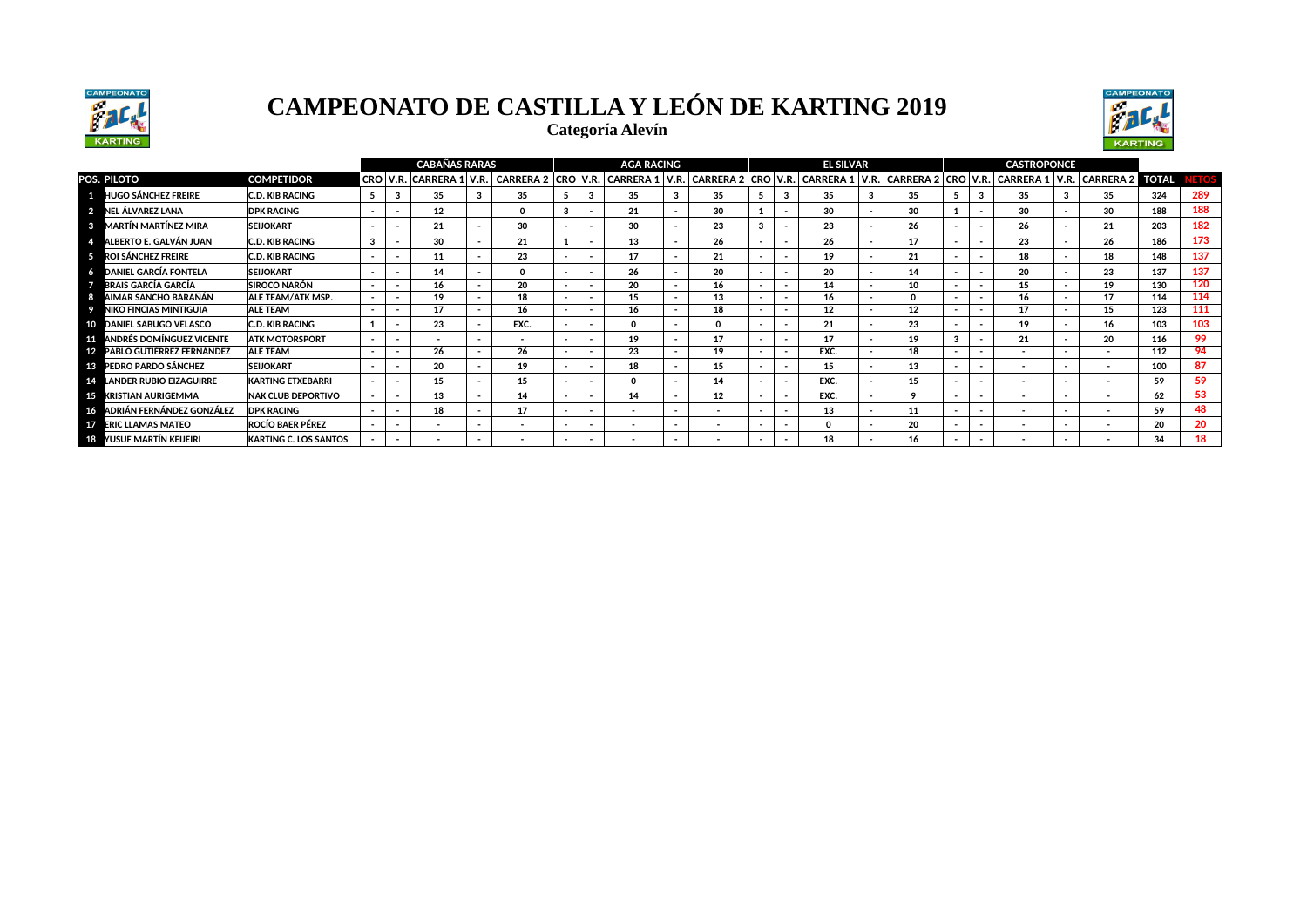

**Categoría Cadete**



|                                      |                                |        |          | <b>CABAÑAS RARAS</b> |                                                                                                                                                 |                          | <b>AGA RACING</b>        |                          |                          | <b>EL SILVAR</b> |              |                          | <b>CASTROPONCE</b> |                          |                          |     |     |
|--------------------------------------|--------------------------------|--------|----------|----------------------|-------------------------------------------------------------------------------------------------------------------------------------------------|--------------------------|--------------------------|--------------------------|--------------------------|------------------|--------------|--------------------------|--------------------|--------------------------|--------------------------|-----|-----|
| POS. PILOTO                          | <b>COMPETIDOR</b>              |        | CRO V.R. |                      | CARRERA 1   V.R.   CARRERA 2   CRO   V.R.   CARRERA 1   V.R.   CARRERA 2   CRO   V.R.   CARRERA 1   V.R.   CARRERA 1   V.R.   CARRERA 2   TOTAL |                          |                          |                          |                          |                  |              |                          |                    |                          |                          |     |     |
| <b>EL GUILLERMO DELGADO MARTÍNEZ</b> | <b>C.D. KIB RACING</b>         | $\sim$ |          | 20                   | 21                                                                                                                                              |                          | 35                       | 26                       |                          | 35               | 35           |                          | 30                 |                          | 30                       | 247 | 227 |
| 2 ALEJANDRO CAGIAO TEIJEIRO          | <b>SIROCO NARÓN</b>            |        |          | 35                   | 35                                                                                                                                              |                          | 30                       | 30                       |                          | 23               | 26           |                          | 23                 |                          | 26                       | 243 | 220 |
| 3 IORITZ ZALLOETXEBARRÍA MEABE       | <b>ZAMUDIO RACING ELKARTEA</b> |        |          | 14                   | 14                                                                                                                                              |                          | 23                       | 35                       |                          |                  | 21           |                          | 35                 |                          | 35                       | 182 | 182 |
| 4 LUIS QUINTANA BRAVO                | <b>ALE TEAM</b>                | $\sim$ |          | 19                   | 19                                                                                                                                              | $\overline{\phantom{a}}$ | 21                       | 20                       | $\overline{\phantom{0}}$ | 26               | 23           |                          | 26                 |                          | 21                       | 180 | 161 |
| <b>5</b> LUCÍA MARIÑO ESTÉVEZ        | <b>DELMIRO MARIÑO</b>          | $\sim$ |          | 23                   | 20                                                                                                                                              |                          | 26                       | 21                       |                          | 21               | 19           |                          | 21                 |                          | 18                       | 169 | 151 |
| 6 EKAITZ ELORZ EGAÑA                 | <b>ATK MOTORSPORT</b>          | $\sim$ |          | 26                   | 26                                                                                                                                              |                          | 20                       | 23                       |                          |                  | EXC.         |                          | 18                 |                          | 23                       | 139 | 139 |
| <b>7 LUIS FERNÁNDEZ GARCÍA</b>       | <b>DPK RACING</b>              |        |          | 30                   | 30                                                                                                                                              | $\overline{\phantom{a}}$ | 18                       | 13                       | $\overline{\phantom{a}}$ | 20               | 30           | $\overline{\phantom{0}}$ |                    |                          | $\overline{\phantom{a}}$ | 150 | 137 |
| 8 INHAR OLARRETA CABAÑAS             | <b>ATK MOTORSPORT</b>          | $\sim$ |          | 15                   | 18                                                                                                                                              | $\sim$                   |                          | 19                       | $\overline{\phantom{a}}$ | 17               | 15           | $\overline{\phantom{a}}$ | 20                 | $\sim$                   | 20                       | 127 | 127 |
| <b>2</b> CARLOS GONZÁLEZ GARCÍA      | <b>VILLA DE CACABELOS</b>      | $\sim$ |          | 17                   | 17                                                                                                                                              | $\overline{\phantom{a}}$ | 19                       | 16                       | $\overline{\phantom{a}}$ | 16               | 17           | $\overline{\phantom{0}}$ | 16                 |                          | 19                       | 137 | 121 |
| 10 DANIEL GAYOSO VÁZQUEZ             | <b>ALE TEAM</b>                | $\sim$ |          | 18                   | 16                                                                                                                                              | $\overline{\phantom{a}}$ | 15                       | 17                       |                          | 19               | 18           | $\overline{\phantom{a}}$ | 15                 |                          | 15                       | 136 | 121 |
| <b>FFL IKER CALVIÑO VÁZOUEZ</b>      | <b>SEIJOKART</b>               |        |          | 21                   | 23                                                                                                                                              |                          | 17                       | 15                       |                          |                  | 16           |                          |                    |                          | 17                       | 109 | 109 |
| 12 YLENIA DOMÍNGUEZ SENDÓN           | IVÁN DOMÍNGUEZ MÁROUEZ         |        |          | 13                   | 13                                                                                                                                              | $\overline{\phantom{0}}$ | 16                       | 18                       | $\overline{\phantom{a}}$ | 15               | <sup>0</sup> | $\overline{\phantom{0}}$ |                    | $\overline{\phantom{a}}$ | $\overline{\phantom{a}}$ | 75  | 75  |
| 13 AARÓN VÁZQUEZ LÓPEZ               | JOSÉ ANTONIO VÁZOUEZ           | $\sim$ |          | $12 \overline{ }$    | 15                                                                                                                                              | $\sim$                   | 14                       | 14                       | $\sim$                   |                  |              | $\overline{\phantom{0}}$ | 17                 | $\overline{\phantom{a}}$ | 14                       | 86  | 74  |
| 14 ALEJANDRO CIMADEVILLA BARBOSA     | JOSÉ A. CIMADEVILLA            | $\sim$ |          | $\sim$               | $\overline{\phantom{a}}$                                                                                                                        | $\sim$                   | $\overline{\phantom{a}}$ | $\overline{\phantom{a}}$ |                          | 30               | 20           |                          | 19                 |                          | 16                       | 86  |     |
| <b>15 POL PONS CUEVAS</b>            | JENNIFER CUEVAS URBANO         |        |          |                      |                                                                                                                                                 | $\overline{\phantom{a}}$ | $\overline{\phantom{0}}$ |                          | $\overline{\phantom{0}}$ | 18               | 14           |                          |                    |                          |                          | 32  | 18  |
| <b>16 IAGO RODRÍGUEZ LÓPEZ</b>       | <b>ALE TEAM</b>                |        |          | 16                   |                                                                                                                                                 |                          |                          |                          |                          |                  |              |                          |                    |                          |                          | 17  |     |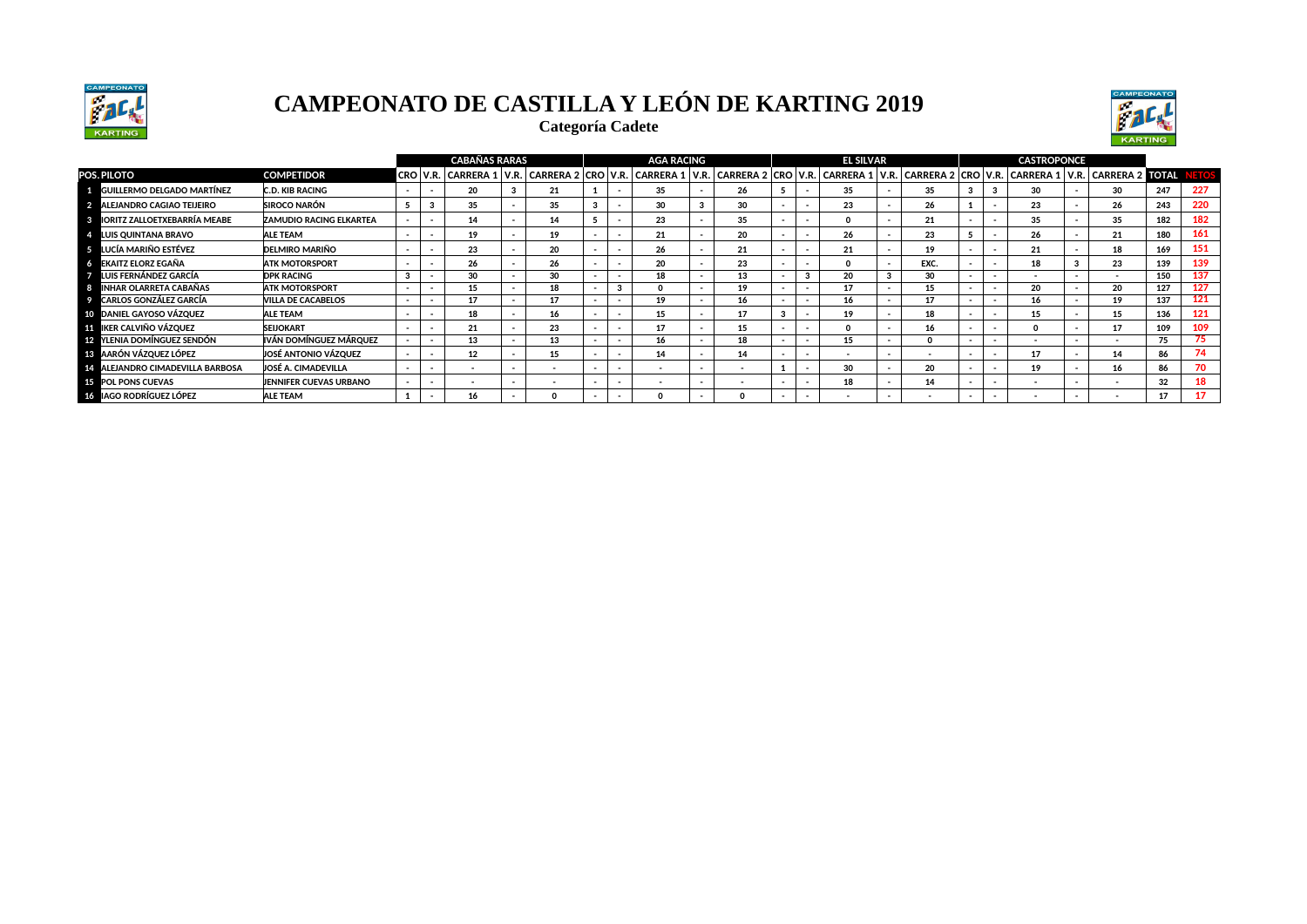



**Categoría Junior**

|                                |                             |  | <b>CABAÑAS RARAS</b> |    |  | AGA RACING |                                                                                                                                                                                                                               |  | <b>EL SILVAR</b> |    |  | <b>CASTROPONCE</b> |        |     |     |
|--------------------------------|-----------------------------|--|----------------------|----|--|------------|-------------------------------------------------------------------------------------------------------------------------------------------------------------------------------------------------------------------------------|--|------------------|----|--|--------------------|--------|-----|-----|
| POS. PILOTO                    | <b>COMPETIDOR</b>           |  |                      |    |  |            | CRO   V.R.   CARRERA 1   V.R.   CARRERA 2   CRO   V.R.   CARRERA 1   V.R.   CARRERA 2   CRO   V.R.   CARRERA 2   CRO   V.R.   CARRERA 1   V.R.   CARRERA 1   V.R.   CARRERA 2   CRO   V.R.   CARRERA 1   V.R.   CARRERA 1   V |  |                  |    |  |                    |        |     |     |
| <b>1 ELOY ECHAVE ARREDONDO</b> | <b>LA TRAZADA SPORT</b>     |  |                      | 35 |  | 35         |                                                                                                                                                                                                                               |  | 35               | 35 |  |                    | 35     | 324 | 289 |
| 2 MIGUEL GAYOSO VÁZQUEZ        | <b>ALE TEAM</b>             |  |                      | ઝ  |  | J.         | 23                                                                                                                                                                                                                            |  | 30               | 30 |  | 26                 |        | 206 | 183 |
| 3 JÉSSICA LORENZO SANTALLA     | AUTOMÓVIL CLUB AS PONTES    |  |                      | 23 |  |            | 26                                                                                                                                                                                                                            |  |                  |    |  | 30                 | $\sim$ | 167 | AA  |
| 4 BORJA GRANDAL DÍAZ           | <b>AS PONTES MOTORSPORT</b> |  |                      | 26 |  | 23         | - ΩΩ                                                                                                                                                                                                                          |  |                  |    |  |                    |        | 81  | 81  |
| 5 MARÍA SÁNCHEZ IGLESIAS       | <b>ATK MOTORSPORT</b>       |  |                      |    |  |            |                                                                                                                                                                                                                               |  | EXC.             | 26 |  |                    |        | 69  | 69  |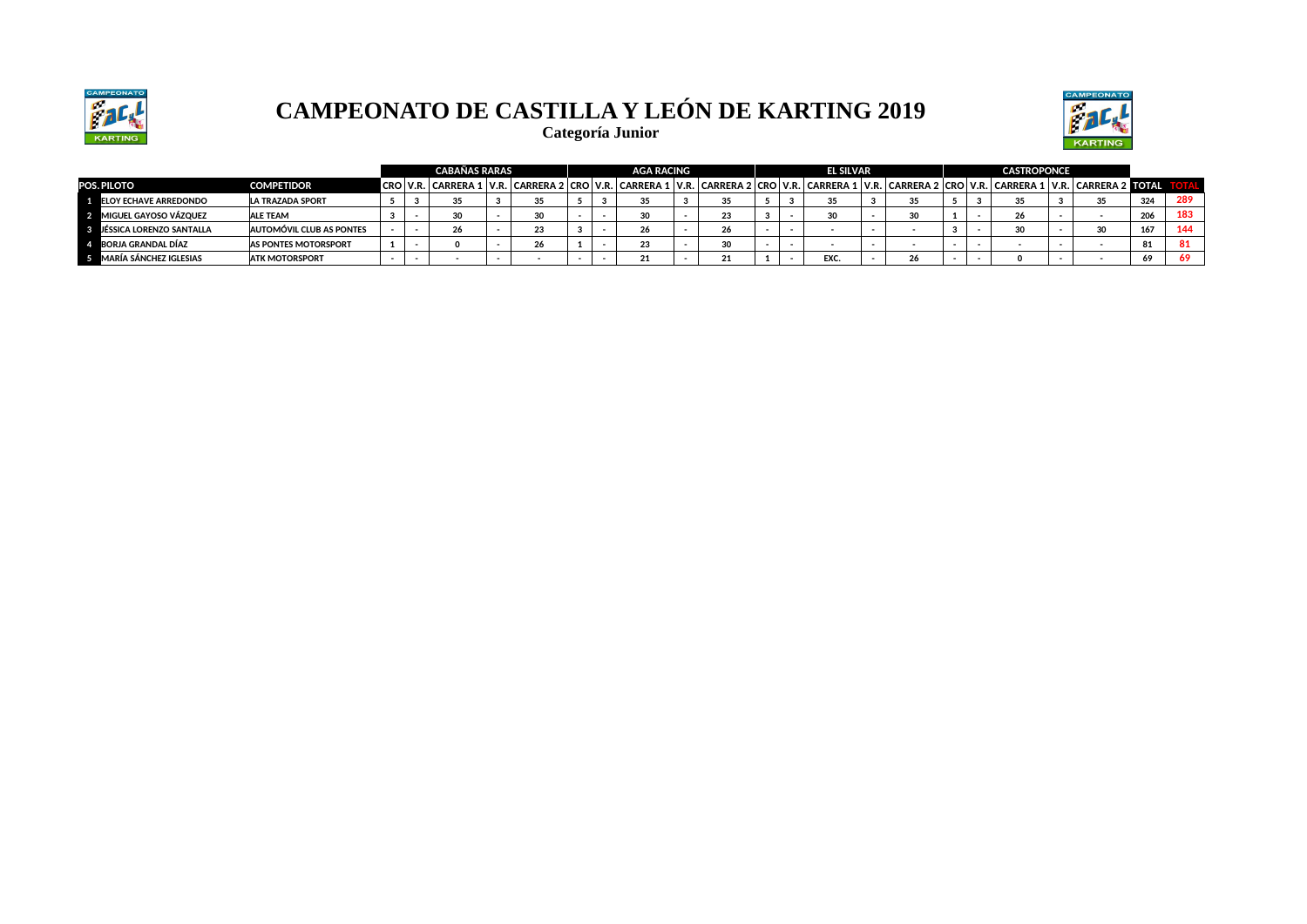



**Categoría Senior** 

|                                   |                               |  | <b>CABAÑAS RARAS</b> |    |  | <b>AGA RACING</b> |    |  | <b>EL SILVAR</b>                                                                                                                                                                                                           |    |  | <b>CASTROPONCE</b> |    |     |     |
|-----------------------------------|-------------------------------|--|----------------------|----|--|-------------------|----|--|----------------------------------------------------------------------------------------------------------------------------------------------------------------------------------------------------------------------------|----|--|--------------------|----|-----|-----|
| <b>POS.PILOTO</b>                 | <b>COMPETIDOR</b>             |  |                      |    |  |                   |    |  | CRO   V.R.   CARRERA 1   V.R.   CARRERA 2   CRO   V.R.   CARRERA 1   V.R.   CARRERA 2   CRO   V.R.   CARRERA 2   CRO   V.R.   CARRERA 1   V.R.   CARRERA 1   V.R.   CARRERA 1   V.R.   CARRERA 1   V.R.   CARRERA 1   V.R. |    |  |                    |    |     |     |
| LINO COLLADO CASTAÑEDA            | <b>DPK RACING</b>             |  | 26                   | 26 |  | 35                | 19 |  | 35                                                                                                                                                                                                                         | 35 |  | 35                 | 35 | 270 | 251 |
| IVÁN RIERA GARCÍA                 | <b>NATALIA GARCÍA CRUZ</b>    |  | 23                   | 30 |  | 30                | 35 |  | 30                                                                                                                                                                                                                         | 30 |  | 30                 | 30 | 245 | 222 |
| <b>BENÉN SANDOVAL GONZÁLEZ</b>    | <b>EDA COMPETICIÓN</b>        |  | 35                   | 35 |  | 26                | 26 |  | 23                                                                                                                                                                                                                         | 23 |  |                    | 26 | 214 | 214 |
| <b>HUGO RODRÍGUEZ BUENO</b>       | <b>DPK RACING</b>             |  | 30                   | 19 |  | 19                | 30 |  | 26                                                                                                                                                                                                                         |    |  |                    | 23 | 199 | 180 |
| ALBA VÁZQUEZ REDONDO              | <b>EDA COMPETICIÓN</b>        |  | 20                   |    |  | 21                | 21 |  | 18                                                                                                                                                                                                                         | 20 |  | 23                 | 21 | 147 | 147 |
| <b>CHRISTIAN RODRÍGUEZ SENDÓN</b> | IVÁN DOMÍNGUEZ MÁROUEZ        |  | 19                   | 20 |  | 20                | 23 |  | 21                                                                                                                                                                                                                         |    |  |                    |    | 103 | 103 |
| PELAYO RODRÍGUEZ MUÑIZ            | <b>MIGUEL ÁNGEL RODRÍGUEZ</b> |  | 21                   | 21 |  |                   |    |  | 20                                                                                                                                                                                                                         | 21 |  |                    |    | 86  | 66  |
| IZEI HERRERO PEÑA                 | <b>KARTING ETXEBARRI</b>      |  |                      | 18 |  |                   |    |  | 19                                                                                                                                                                                                                         |    |  |                    |    | 56  | -56 |
| <b>MANUEL ENRIQUE DIZ</b>         | <b>ONE SEVEN</b>              |  |                      | 23 |  |                   |    |  |                                                                                                                                                                                                                            |    |  |                    |    | 26  | -26 |
| 10 BORJA VÁZOUEZ PÉREZ            | <b>MIGUEL ÁNGEL VÁZQUEZ</b>   |  |                      |    |  | 23                | 20 |  |                                                                                                                                                                                                                            |    |  |                    |    | 43  | -23 |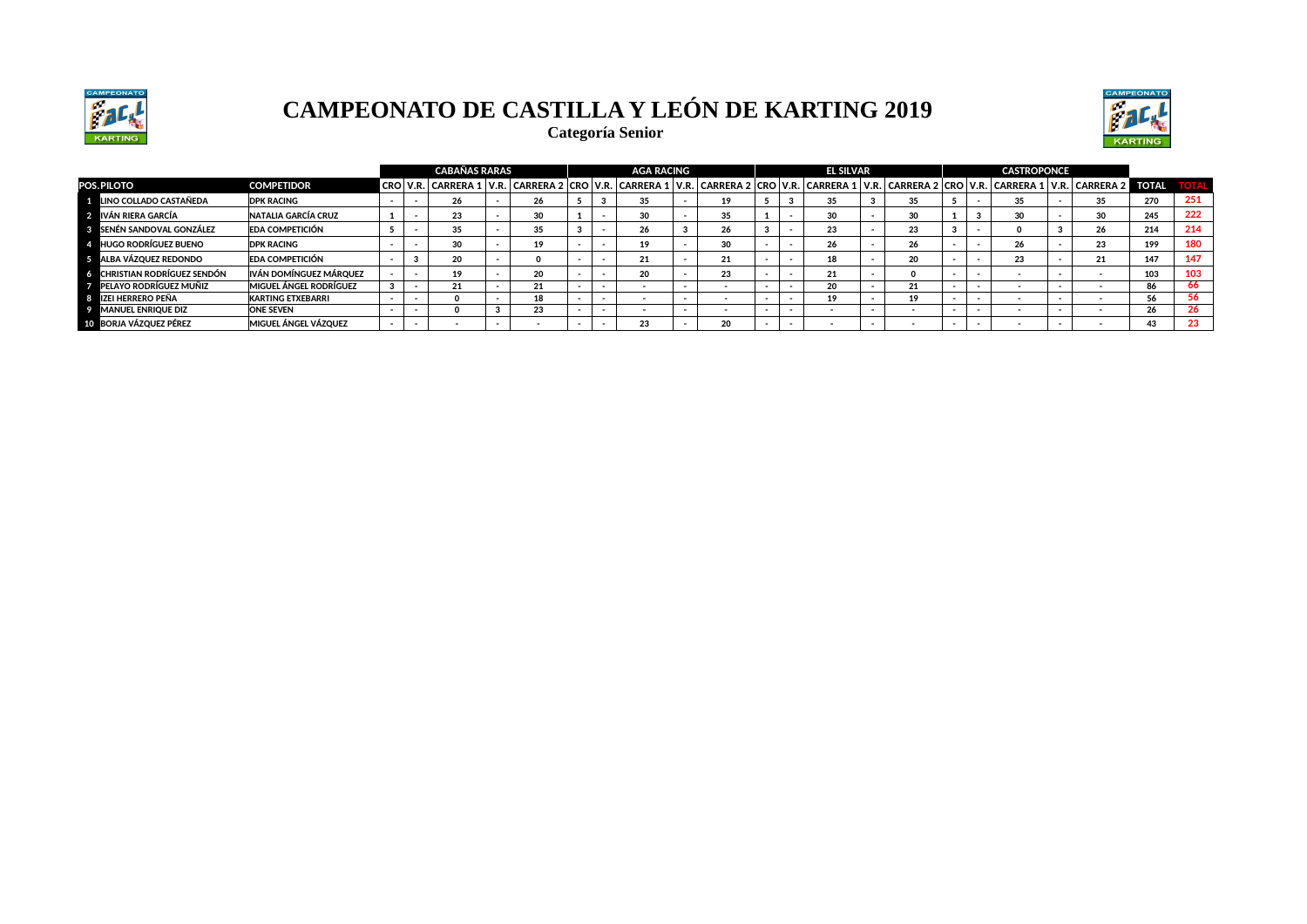

**Categoría Senior KZ2**



|                                                        |                                    |        |                          | <b>CABAÑAS RARAS</b>     |                          |                          | <b>AGA RACING</b>                 |      |                          |                          | <b>EL SILVAR</b>                  |        |                          |                          | <b>CASTROPONCE</b>                 |      |                             |     |           |
|--------------------------------------------------------|------------------------------------|--------|--------------------------|--------------------------|--------------------------|--------------------------|-----------------------------------|------|--------------------------|--------------------------|-----------------------------------|--------|--------------------------|--------------------------|------------------------------------|------|-----------------------------|-----|-----------|
| POS. PILOTO                                            | <b>COMPETIDOR</b>                  |        | CRO V.R.                 | <b>CARRERA 1</b>         |                          |                          | V.R. CARRERA 2 CRO V.R. CARRERA 1 | V.R. |                          |                          | CARRERA 2 CRO V.R. CARRERA 1 V.R. |        |                          |                          | CARRERA 2   CRO   V.R.   CARRERA 1 | V.R. | <b>CARRERA 2 TOTAL TOTA</b> |     |           |
| 1 MIGUEL NOVAL CUETO                                   | <b>ALE TEAM</b>                    |        |                          | 35                       | 35                       |                          | 35                                |      | 35                       |                          | 35                                |        | 14                       |                          | 35                                 |      | 35                          | 303 | 289       |
| 2 JAVIER DÍAZ VARELA                                   | <b>SEIJOKART</b>                   |        |                          | 26                       | 26                       |                          | 30                                |      | 30                       |                          | 30                                |        | 35                       |                          | 30                                 |      | 30                          | 249 | 223       |
| <b>8</b> AITOR MANSO GARMENDIA                         | <b>ATK MOTORSPORT</b>              |        | $\overline{\phantom{a}}$ | 16                       | 17                       |                          | 23                                |      | 26                       |                          | 26                                |        | 30                       |                          | 26                                 |      | 26                          | 192 | 176       |
| <b>CHRISTIAN ASTORGANO RODRÍGUEZ</b><br>$\overline{a}$ | <b>SEIJOKART</b>                   |        | $\sim$                   | 21                       | 23                       |                          | 20                                |      | 19                       |                          | 21                                |        | 20                       |                          | 19                                 |      | 18                          | 161 | 143       |
| 5 YERAY GONZÁLEZ FERNÁNDEZ                             | <b>ESCUDERÍA LUINTRA</b>           |        |                          | 14                       | 16                       |                          | 16                                |      | 16                       |                          | 18                                |        | $\Omega$                 |                          | 23                                 |      | 23                          | 127 | 127       |
| <b>6 DANIEL MONTUOTO ADRADOS</b>                       | <b>ATK MOTORSPORT</b>              |        |                          |                          | $\Omega$                 |                          | 18                                |      | 18                       |                          | 20                                |        | 15                       |                          | 21                                 |      | 21                          | 122 | 122       |
| <b>AARON MONTOUTO RODRÍGUEZ</b><br>- 7.                | <b>ATK MOTORSPORT</b>              |        | $\sim$                   | 15                       | 19                       | $\overline{\phantom{a}}$ | 19                                |      | 23                       | $\overline{\phantom{a}}$ | $\Omega$                          | $\sim$ | $\Omega$                 | $\overline{\phantom{0}}$ | 18                                 |      | 20                          | 114 | 114       |
| RICARDO ÁVILA MANRIQUE<br>-8                           | <b>ALE TEAM</b>                    |        | $\overline{\phantom{a}}$ | 18                       | 18                       | $\overline{\phantom{a}}$ | 21                                |      | 21                       | $\overline{\phantom{a}}$ | 23                                |        | 26                       |                          | -                                  |      | $\overline{\phantom{a}}$    | 127 | 109       |
| <b>MIGUEL LOREDO MONTERO</b><br>9                      | EL GAITERO COMPETICIÓN             |        |                          | 19                       | 21                       |                          | 26                                |      | $\Omega$                 |                          | $\Omega$                          |        | 21                       |                          | $\overline{\phantom{a}}$           |      | $\overline{\phantom{a}}$    | 87  | 87        |
| 10 BORJA GÓMEZ BOYERO                                  | <b>ATK MOTORSPORT</b>              |        |                          | 12                       | 12                       |                          | 17                                |      | 20                       |                          | 16                                |        | 16                       |                          |                                    |      | <b>.</b>                    | 93  | 81        |
| <b>11 OLIVER RODRÍGUEZ TORRENTE</b>                    | <b>VILLA DE CACABELOS</b>          |        | $\overline{\phantom{a}}$ | 20                       | 14                       |                          |                                   |      | $\overline{\phantom{a}}$ |                          | $\Omega$                          |        | 23                       |                          | $\overline{\phantom{a}}$           |      | $\overline{\phantom{a}}$    | 57  | 57        |
| 12 FRANCISCO J. GONZÁLEZ JAREÑO                        | <b>KARTING ETXEBARRI</b>           |        |                          |                          |                          |                          | 15                                |      | 17                       |                          | $\Omega$                          |        | 18                       |                          |                                    |      |                             | 50  | 50        |
| <b>18 ASIER GONZÁLEZ PRIETO</b>                        | <b>ATK MOTORSPORT/100%KART</b>     |        | $\overline{\phantom{a}}$ | 11                       | 13                       |                          |                                   |      | $\overline{\phantom{a}}$ |                          |                                   |        | $\overline{\phantom{a}}$ |                          | 20                                 |      | 17                          | 61  | 50        |
| 14 BENITO PÉREZ LLENDE                                 | <b>CANGAS DE ONÍS MOTOR CLUB</b>   |        |                          | 30                       | 30                       | $\overline{\phantom{a}}$ | $\overline{\phantom{a}}$          |      | $\overline{\phantom{a}}$ |                          | $\overline{\phantom{a}}$          |        | $\overline{\phantom{a}}$ |                          | $\overline{\phantom{a}}$           |      | $\overline{\phantom{a}}$    | 61  | 31        |
| 15 IVÁN MACHADO PÉREZ                                  | JOSE ÁNGEL MACHADO                 |        |                          | 23                       | $\Omega$                 |                          | -                                 |      | -                        |                          | $\overline{\phantom{0}}$          |        | $\overline{\phantom{0}}$ |                          |                                    |      | $\overline{\phantom{0}}$    | 23  | 23        |
| 16 MARTA LAGO FERNÁNDEZ                                | <b>ESCUDERÍA LA CORUÑA</b>         |        |                          | 17                       | 20                       |                          | -                                 |      | $\overline{\phantom{a}}$ |                          | $\overline{\phantom{0}}$          |        | $\overline{\phantom{a}}$ |                          | $\overline{\phantom{a}}$           |      | $\overline{\phantom{a}}$    | 37  | 20        |
| 17 ANTONIO GALÁN CARÚS                                 | <b>ANTONIO GALÁN RUIZ</b>          | $\sim$ | $\sim$                   | $\overline{\phantom{0}}$ | $\overline{\phantom{a}}$ |                          | $\overline{\phantom{0}}$          |      | $\overline{\phantom{a}}$ |                          | 19                                |        | 19                       |                          | $\overline{\phantom{a}}$           |      | $\overline{\phantom{a}}$    | 38  | 19        |
| 18 BORJA VÁZQUEZ PÉREZ                                 | <b>MIGUEL ÁNGEL VÁZQUEZ LOZANO</b> |        |                          | -                        | $\overline{\phantom{0}}$ |                          |                                   |      | -                        |                          |                                   |        |                          |                          | 17                                 |      | 19                          | 36  | 19        |
| 19 JAVIER PALOP SALGADO                                | <b>JAVIER PALOP SALGADO</b>        |        | $\overline{\phantom{a}}$ | $\overline{\phantom{a}}$ | $\overline{\phantom{a}}$ |                          | $\overline{\phantom{a}}$          |      | $\overline{\phantom{a}}$ |                          | 17                                |        | 17                       |                          | $\overline{\phantom{a}}$           |      | $\overline{\phantom{a}}$    | 34  | 17        |
| 20 MARCOS LAMAS FERNÁNDEZ                              | <b>QUÑITAS RACING TEAM</b>         |        |                          | 13                       | 15                       |                          |                                   |      | $\overline{\phantom{a}}$ |                          | $\overline{\phantom{a}}$          |        | $\overline{\phantom{a}}$ |                          | $\overline{\phantom{a}}$           |      | $\overline{\phantom{a}}$    | 28  | 15        |
| 21 JOSÉ LUIS DOMÍNGUEZ "PIRIS"                         | <b>VILLA DE CACABELOS</b>          |        |                          | 10                       | 11                       |                          |                                   |      |                          |                          |                                   |        |                          |                          |                                    |      |                             | 21  | <b>11</b> |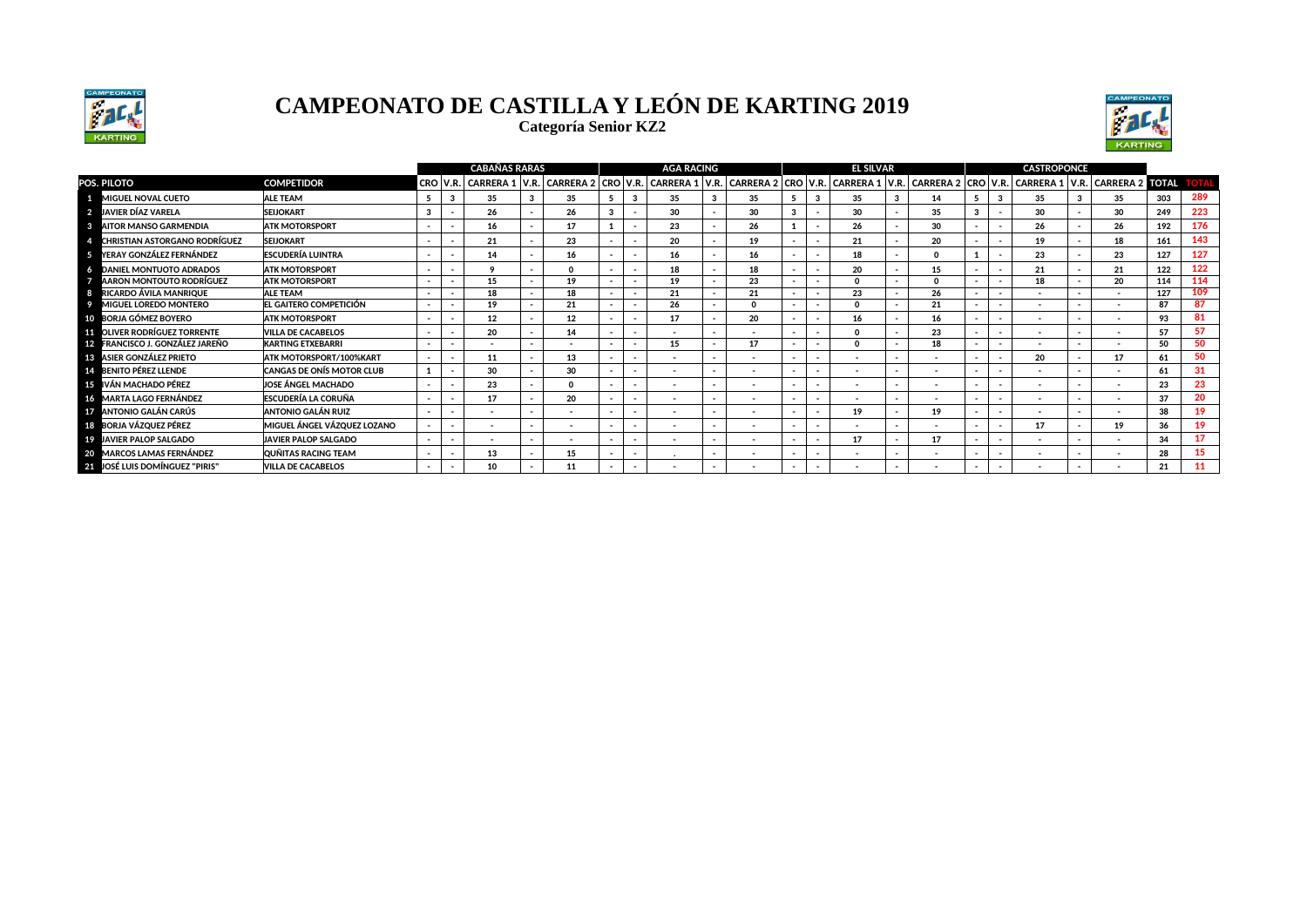

**Escuderías** 



|                 | POS. COMPETIDOR                   |                | CABAÑAS 1 CABAÑAS 2 | <b>AGA RACING 1</b> | <b>AGA RACING 2</b> | <b>EL SILVAR 1</b> | <b>EL SILVAR 2</b> |                | <b>CASTROPONCE 1 CASTROPONCE 2</b> | <b>TOTAL</b> |
|-----------------|-----------------------------------|----------------|---------------------|---------------------|---------------------|--------------------|--------------------|----------------|------------------------------------|--------------|
| $\mathbf{1}$    | <b>ALE TEAM</b>                   | 210            | 181                 | 210                 | 156                 | 159                | 144                | 162            | 89                                 | 1311         |
| $\overline{2}$  | <b>ATK MOTORSPORT</b>             | 104            | 105                 | 156                 | 180                 | 94                 | 121                | 143            | 150                                | 1053         |
| 3               | <b>SEIJOKART</b>                  | 166            | 121                 | 144                 | 122                 | 115                | 124                | 118            | 109                                | 1019         |
| 4               | <b>C.D. KIB RACING</b>            | 131            | 106                 | 110                 | 113                 | 149                | 134                | 139            | 128                                | 1010         |
| $\sqrt{5}$      | <b>DPK RACING</b>                 | 129            | 92                  | 99                  | 92                  | 136                | 128                | 97             | 88                                 | 861          |
| 6               | <b>SIROCO NARÓN</b>               | 59             | 55                  | 53                  | 49                  | 37                 | 36                 | 38             | 45                                 | 372          |
| $\overline{7}$  | <b>EDA COMPETICIÓN</b>            | 63             | 35                  | 50                  | 50                  | 44                 | 43                 | 26             | 40                                 | 351          |
| 8               | <b>VILLA DE CACABELOS</b>         | 68             | 42                  | 54                  | 16                  | 71                 | 40                 | 16             | 19                                 | 326          |
| -9              | <b>LA TRAZADA SPORT</b>           | 43             | 38                  | 43                  | 38                  | 43                 | 38                 | 43             | 38                                 | 324          |
| 10              | <b>AUTOMÓVIL CLUB AS PONTES</b>   | 26             | 23                  | 70                  | 56                  | 35                 |                    | 67             | 30                                 | 307          |
|                 | <b>11 NATALIA GARCÍA CRUZ</b>     | 24             | 36                  | 31                  | 35                  | 31                 | 30                 | 34             | 30                                 | 251          |
|                 | <b>12 ZAMUDIO RACING ELKARTEA</b> | 14             | 14                  | 28                  | 35                  | $\mathbf 0$        | 21                 | 35             | 35                                 | 182          |
| 13              | IVÁN DOMÍNGUEZ MÁRQUEZ            | 32             | 33                  | 36                  | 41                  | 36                 | 0                  | $\sim$         | $\sim$                             | 178          |
| 14              | <b>DELMIRO MARIÑO</b>             | 23             | 20                  | 26                  | 21                  | 21                 | 19                 | 21             | 18                                 | 169          |
| 15              | <b>KARTING ETXEBARRI</b>          | $\Omega$       | 18                  | 15                  | 31                  | 19                 | 52                 | $\sim$         | $\sim$                             | 135          |
| 16              | <b>ESCUDERÍA LUINTRA</b>          | 14             | 16                  | 16                  | 16                  | 18                 | 0                  | 24             | 23                                 | 127          |
| 17              | AS PONTES MOTORSPORT              | 44             | 26                  |                     | $\sim$              | 35                 |                    | $\sim$         |                                    | 105          |
| 18              | <b>MANUEL SIO</b>                 | 18             | $\mathbf 0$         | 27                  | $\blacksquare$      | 30                 |                    | 21             |                                    | 96           |
| 19              | EL GAITERO COMPETICIÓN            | 19             | 21                  | 26                  | $\mathbf 0$         | $\mathbf 0$        | 21                 | $\sim$         | $\sim$                             | 87           |
| 20              | <b>MIGUEL ÁNGEL RODRÍGUEZ</b>     | 24             | 21                  | $\sim$              | $\sim$              | 20                 | 21                 | $\sim$         | $\sim$                             | 86           |
|                 | 21 JOSÉ ANTONIO VÁZQUEZ           | 12             | 15                  | 14                  | 14                  | $\sim$             | $\sim$             | 17             | 14                                 | 86           |
|                 | 22 JOSÉ A. CIMADEVILLA            |                |                     | $\overline{a}$      | $\sim$              | 31                 | 20                 | 19             | 16                                 | 86           |
|                 | 23 RVS MOTORSPORT                 | 23             | $\mathbf 0$         | 23                  | $\sim$              | $\sim$             |                    | 40             |                                    | 86           |
| 24              | MIGUEL ÁNGEL VÁZQUEZ LOZANO       |                | $\sim$              | 23                  | 20                  | $\sim$             |                    | 17             | 19                                 | 79           |
| 25              | <b>NAK CLUB DEPORTIVO</b>         | 13             | 14                  | 14                  | 12                  | $\mathbf 0$        | 9                  | $\mathbf{r}$   | $\overline{a}$                     | 62           |
| 26              | <b>CANGAS DE ONÍS MOTOR CLUB</b>  | 31             | 30                  | $\sim$              | $\sim$              | $\sim$             | $\sim$             | $\sim$         | $\sim$                             | 61           |
| 27              | <b>ANTONIO GALÁN RUIZ</b>         | $\mathbf{r}$   | $\mathbf{r}$        | $\mathbf{r}$        | $\sim$              | 19                 | 19                 | $\bullet$      | $\sim$                             | 38           |
| 28              | <b>ESCUDERÍA LA CORUÑA</b>        | 17             | 20                  | $\sim$              | $\sim$              | $\blacksquare$     | $\sim$             | $\sim$         | $\sim$                             | 37           |
| 29              | <b>100% KART</b>                  | $\blacksquare$ | $\blacksquare$      | $\sim$              | $\blacksquare$      | $\sim$             | $\sim$             | 20             | 17                                 | 37           |
| 30              | <b>KARTING CLUB LOS SANTOS</b>    | $\blacksquare$ | $\sim$              | $\sim$              | $\sim$              | 18                 | 16                 | $\blacksquare$ | $\sim$                             | 34           |
| 31              | <b>JAVIER PALOP SALGADO</b>       |                | $\sim$              | $\sim$              | $\sim$              | 17                 | 17                 | $\blacksquare$ | $\sim$                             | 34           |
| 32 <sub>2</sub> | <b>JENNIFER CUEVAS URBANO</b>     |                | $\sim$              | $\sim$              | $\sim$              | 18                 | 14                 | $\sim$         | $\sim$                             | 32           |
| 33              | <b>DAVID RUBIO DELGADO</b>        | 15             | 15                  | $\sim$              | $\sim$              | $\sim$             | $\sim$             | $\sim$         | $\sim$                             | 30           |
| 34              | <b>QUÑITAS RACING TEAM</b>        | 13             | 15                  | $\sim$              | $\sim$              | $\sim$             | $\sim$             | $\sim$         | $\sim$                             | 28           |
| 35              | <b>ONE SEVEN</b>                  | $\mathbf 0$    | 26                  |                     | $\sim$              | $\sim$             |                    | $\sim$         |                                    | 26           |
| 36              | <b>JOSÉ ÁNGEL MACHADO</b>         | 23             | $\mathbf 0$         |                     | $\sim$              |                    |                    | $\blacksquare$ |                                    | 23           |
| 37              | P. AÑÓN                           |                | $\sim$              |                     | $\sim$              | 23                 |                    | $\sim$         |                                    | 23           |